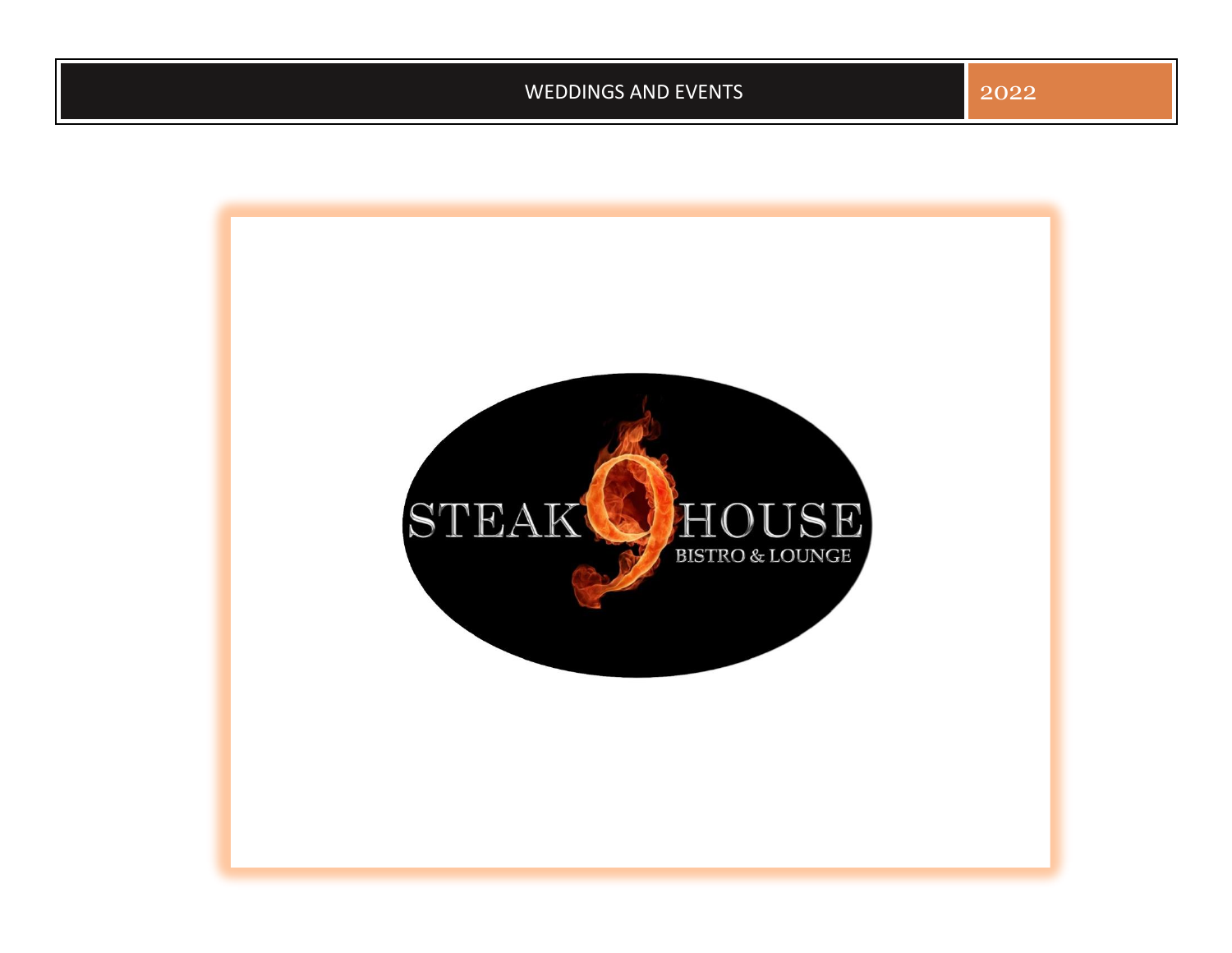# **Wedding Ceremony & Reception Capacities**

# **Ceremony Venue**

*Ballroom Ceremony*\* Up To 150 Guests

**Ceremony Setup Includes:** White Chairs, Set Up & Break Down, Table for Marriage License Signing, Additional Tables if Needed

# **Reception Venue**

| <b>Cascade Ballroom</b>                  | Up To 150 Guests |
|------------------------------------------|------------------|
| <b>Shuksan Ballroom</b>                  | Up To 100 Guests |
| <b>Mt Baker Ballroom</b>                 | Up To 50 Guests  |
| <b>Fireside Loft (Stair Access Only)</b> | Up To 50 Guests  |

*\*\*Due to limited space, if you wish to host both your ceremony and reception with us, we are unable to do theater style seating for the ceremony and are happy to discuss popular alternative options with you. If you wish to do theater style seating for your ceremony, you will be subject to additional room reset fees.*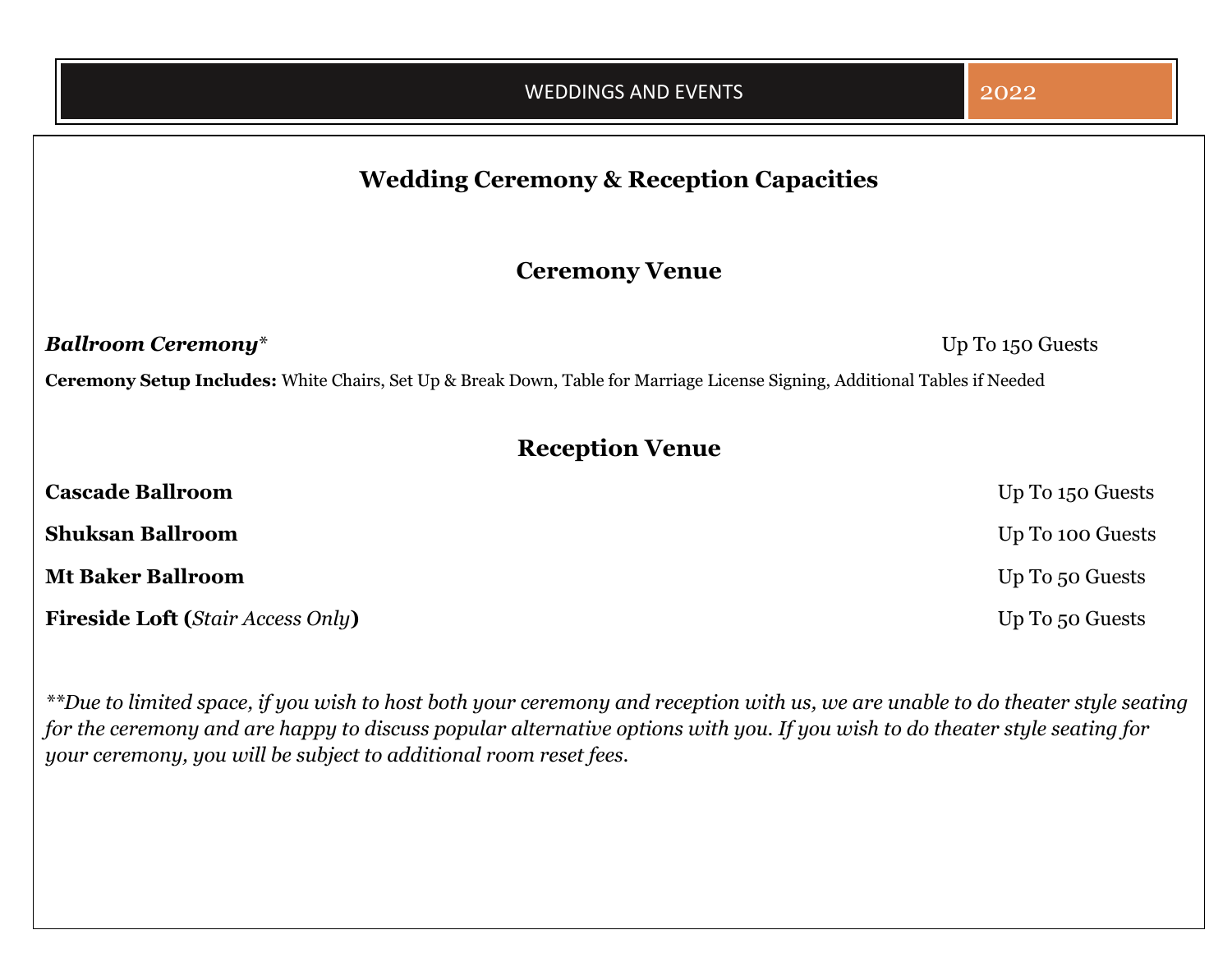## WEDDINGS AND EVENTS **2022**

# **Venue Rental Reservation Rates**

| <b>Cascade Ballroom</b>                   | maximum of: 150 guests | Sun – Thursday \$1900.00/Fri & Sat \$2200.00 |
|-------------------------------------------|------------------------|----------------------------------------------|
| <b>Shuksan Ballroom</b>                   | maximum of: 100 guests | Sun - Thursday \$1300.00/Fri & Sat \$1500.00 |
| <b>Mt Baker Ballroom</b>                  | maximum of: 50 guests  | Sun – Thursday \$1300.00/Fri & Sat \$1500.00 |
| The Fireside Loft ** stair access only ** | maximum of: 50 guests  | Sun – Thursday \$1000.00/Fri & Sat \$1200.00 |

#### *18% Event Service Fee Includes:*

- Use of rented space for up to 12 Hours
- Tables & chairs to accommodate amount of confirmed guests
- Additional tables available for cake, guest book, welcome table, etc.
- White, Ivory or Black Linen tablecloths & napkins
- Table settings (plates, flatware, glasses) for confirmed guests
- Use of cedar rounds centerpieces (if desired)
- Complimentary wedding cake cutting service
- Set up & break down of event, full service, & cleaning
- All event licensing and insurance fees

*The Venue & Event Service Fees do not include floral arrangements, table centerpieces, decorations, or gratuity. A deposit of the Venue Rental Rate guarantees the reservation of your event date. Deposits are non-refundable.*

### **Final Number of Guests**

The final number of guests must be given **ten days prior to your event.** You will be charged according to your guest quote or according to how many guests are present – whichever is the greater number

#### **Final Payment**

Final Payment is **due by the end your event***.* The final payment will include any other costs that have not been previously charged to you. It will include the remaining total of food, beverages, any costs for additional guests, & any other amenities ordered. An 18% Event Fee & 8.8% sales tax will be applied to all banquet services. **Staff gratuity is not automatically included in the final total but is always appreciated!**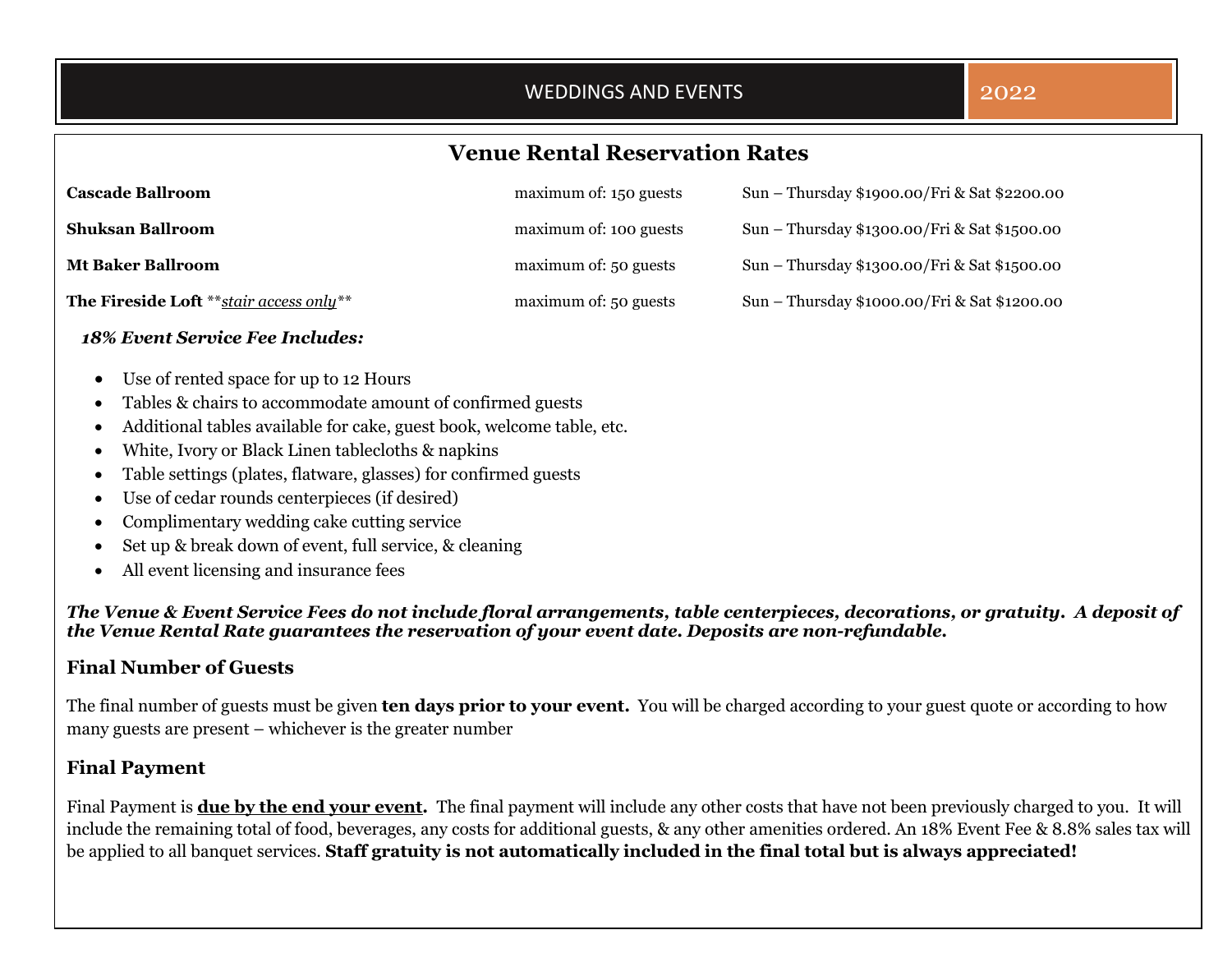# **Event Bar and Beverage Menu**

## **Hosted by You**

- Payment of the bar tab is due at the end of the event and will be added to your final total
- Serve our standard event bar menu or customize your menu with signature cocktails, or alternative beer, wine or liquor selections
- No additional cost for a tended bar to be set up for your event- we provide all staffing, licenses, insurance, etc.

## **Cash Bar**

- Serve our standard event bar menu or customize your menu with signature cocktails, or alternative beer, wine or liquor selections
- No additional cost for a tended bar to be set up for your event- we provide staffing licenses, insurance, etc.

### **Event Bar Menu**

Alaskan Amber Ale, Shock Top Belgian White, Cedar Brook Cabernet, Notebook Red blend, Michelob Ultra **Riesling or Champagne (depending on event)** 

## **House Liquor Top Shelf Liquor**

house vodka, house rum, house gin, Titos Vodka, Bacardi Silver Rum, Tanqueray Gin,

house tequila, house whiskey Patron Silver Tequila, Maker's Mark Bourbon

#### **Beer Wine**

Two rotating IPA's (dependent on availability), Cedar Brook Chardonnay, House White Blend,

*Ask about our other liquor, beer, & wine selections to customize your bar menu!*

*\*\*All alcohol will be charged per consumption\*\**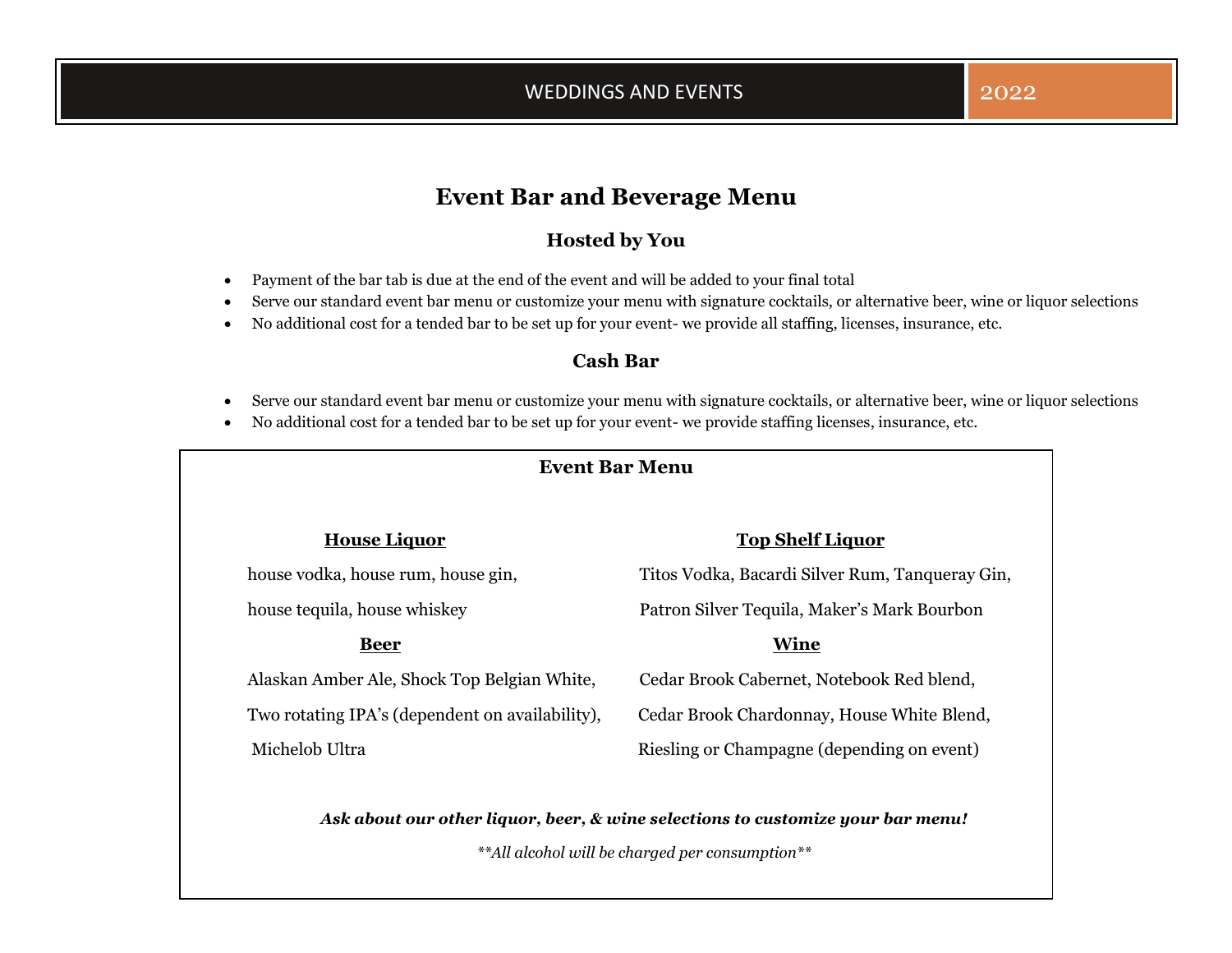#### WEDDINGS AND EVENTS **2022**

#### **Menu 1**

#### **Salads** *choice of one:*

**Caesar** tossed in our garlic infused dressing & topped with shaved Parmesan

**House Mixed Greens** with our house-made balsamic or champagne vinaigrette

**Roasted Vegetable Pasta** red peppers, zucchini, onion, mixed with al dente pasta & our garlic infused olive oil

> **Starch** *choice of one:*

**Rosemary Red Potatoes Rice Pilaf Garlic Mashed Potatoes Roasted Fingerling Potatoes**

> **Entrees** *choice of two:*

**New York Steak** with Brandy Peppercorn Sauce

**Boneless Pork Chops** with Caramelized Apple Butter

**Chicken Breast Piccata** with Lemon, White Wine, & Capers

> **Flat Iron Steak** with Chimichurri Sauce

**Baked Salmon Fillet** with Carrot Ginger Butter Sauce

**Chefs Choice Seasonal Vegetable & Freshly Baked Rolls** 

**\$32 per person**

# **Menu 2**

**Salads** *choice of two:*

**Caesar** tossed in our garlic infused dressing & topped with shaved Parmesan **House Mixed Greens** with our house-made balsamic or champagne vinaigrette **Roasted Vegetable Pasta** red peppers, zucchini, onion, mixed with al dente pasta & our garlic infused olive oil **Caprese** tomato, basil, & fresh mozzarella, with a balsamic dressing garnish

**Greek** cucumbers, tomatoes, red onion, and feta, tossed in our infused Greek dressing

> **Starch** *choice of two:*

**Rosemary Red Potatoes Rice Pilaf Garlic Mashed Potatoes Potatoes Au Gratin Roasted Fingerling Potatoes**

> **Entrees** *choice of two:*

**New York Steak** with Mushroom Demi-Glace & Gorgonzola Cheese

> **Boneless Pork Chops** with Caramelized Apple Butter

**Blackened Chicken Breast**  with Buerre Blanc & House Pico de Gallo

> **Flat Iron Steak** with Chimmichurri Sauce

> **Baked Salmon Fillet** with Crab & Cream Sauce

**Chef's Choice Seasonal Vegetable** *&* **Freshly Baked Rolls** 

**\$38 per person**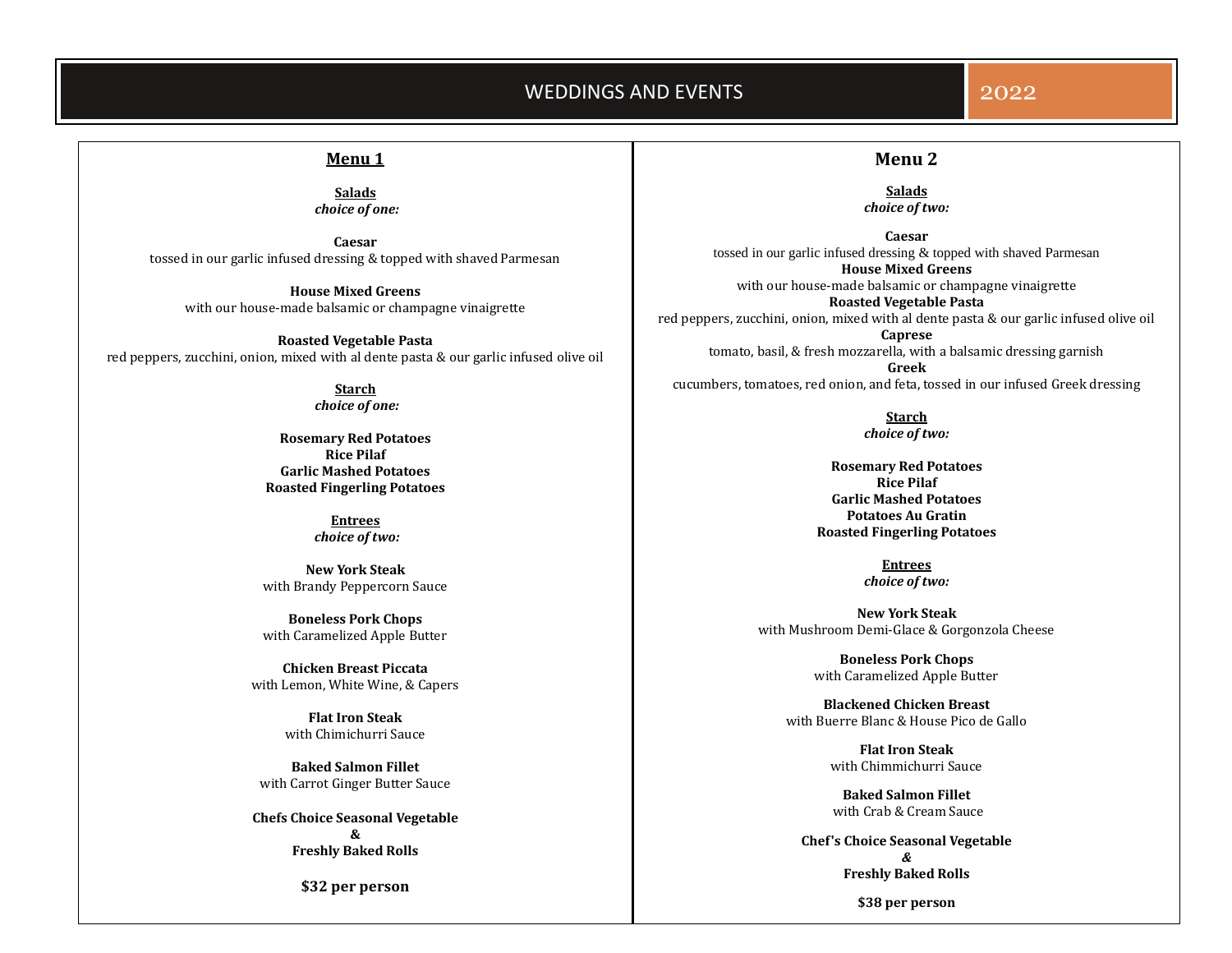# **Wedding Guidelines**

## **Food & Beverages**

- All weddings are required to have a \$2500 food and beverage minimum. All buffets, appetizers, menu extras, desserts, dessert plating fees, corkage fees, nonalcoholic and alcoholic beverages will be totaled as "food and beverage". Facility fee, tax, service fee, and gratuity will not be included. If the total cost of food and beverage for your event does not meet the \$2500 minimum, then a charge equal to the difference will be added
- All food & beverages must be provided by Steakhouse9, no outside food or beverages will be permitted except for wedding cakes, desserts, or wine with a corkage fee. Desserts provided by you that require plating by Steakhouse9 are subject to a \$2/person additional fee
- **Leftover buffet food is not permitted to be taken home per WA State Department of Health**
- Wedding cakes will be accepted & stored up to 24 hours prior to your event
- We offer a wide variety of wine, liquors, & beer for your reception; all beverages are charged on a consumption basis
- You have the option to have a hosted, partially hosted, or cash bar at no extra charge

## **Music**

• Music volume will be monitored & enforced by Steakhouse9 Staff

#### **Decor**

- Our set up does not include floral arrangements or decorations
- The use of nails, glue, tape, & other materials that may damage surfaces is not permitted (command strips/hooks may be used)
- All decor & floral arrangements may not be delivered or stored on Steakhouse9 premises prior the day of your event without approval
- Rice, bird seed, or confetti may not be thrown when wedding party departs- bubbles & sparklers are allowed (sparklers outside only)
- Chinese lanterns are prohibited on all Homestead Property

# **Photography**

- Photographs can be taken on the Homestead Golf Course with golf course management approval
- Photographs can be taken anywhere on Steakhouse9 property with manager approval